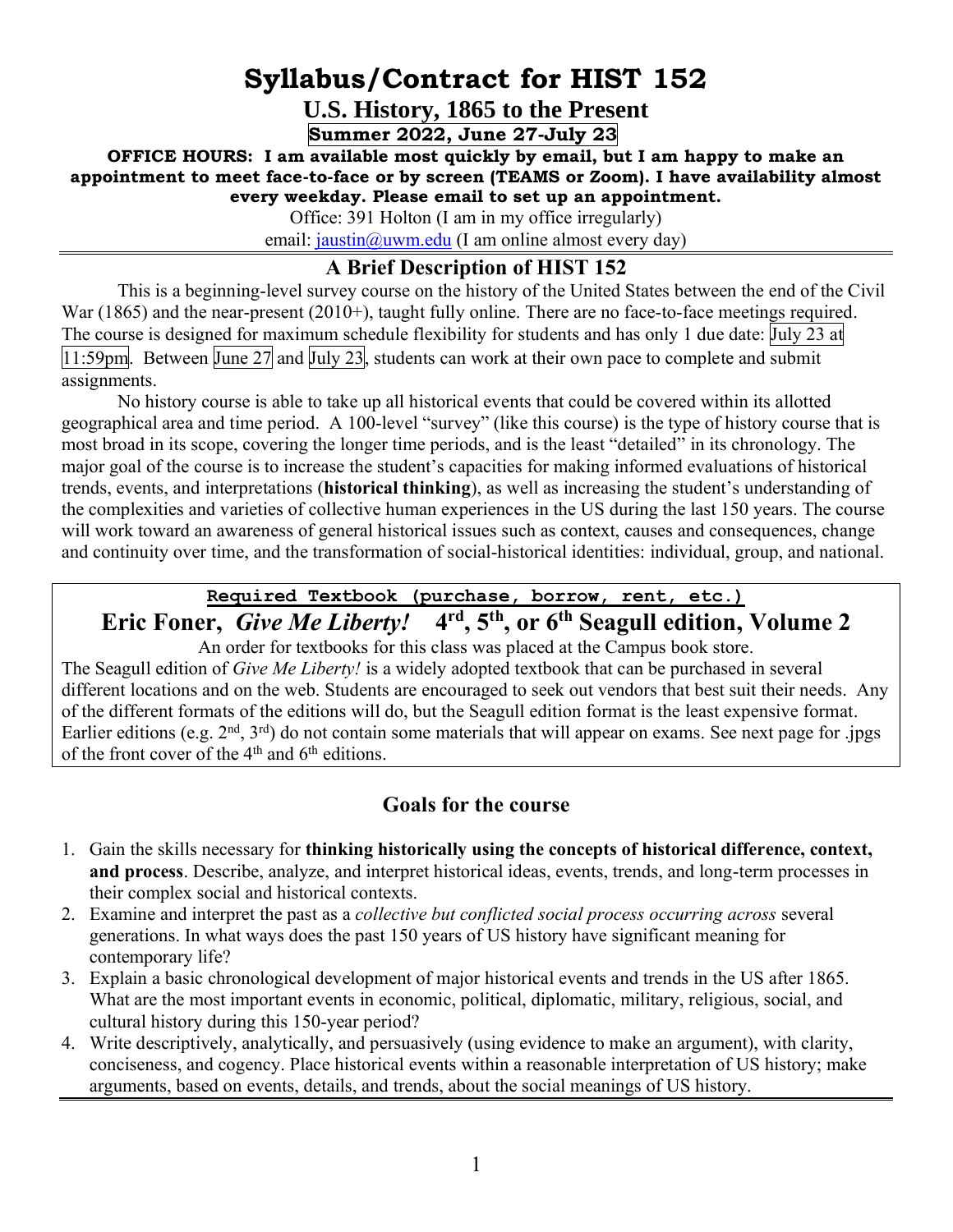

#### **Assignments/Grading/Due Dates**  *OOOOOO*

### **Overall course requirements (All work is due July 23 @ 11:59pm)**

- **1 Essay Exam.** All of the possible questions (the entire essay test bank, 10 questions) are available now in the essay exam study sheet on CANVAS. The final exam will consist of 1 of these 10 questions, randomly selected for each student. The rubric/guidelines used in grading exams are available to students in CANVAS – these are useful to understand what I value in these essays, and how much. Students may take the essay exam at any time they like before the deadline, but there is **ONLY ONE ATTEMPT** allowed. The Essay Exam constitutes 40% of the final grade. Joe grades these at the end of the semester, using the evaluation sheet.
- **30 written interpretations of primary documents**. Each interpretation is worth a possible 100 points and **must meet necessary criteria to be eligible for full credit.** These criteria are available on the course CANVAS site. The 30 interpretations in total make up 60% of the final grad; each individual interpretation is worth 2%. Joe grades the interpretations intermittently and provides some feedback for those that do not meet all criteria during the early part of the course. After the second week of class, I am usually unable to write feedback on interpretations and keep up with grading at the same time.

#### **Emergency situations and University Policies**

**Emergency situations** will be handled on an individual basis but be aware that some sort of evidence that an emergency actually existed will be required. **Student athletes, students with disabilities**, or students with other kinds of situations that might make meeting deadlines or criteria difficult should see me no later than the first week of classes to make necessary arrangements. For policies concerning students with disabilities, religious observances, students called to military duty, complaint procedures, grade appeal procedures, and final exams, please see: <https://uwm.edu/secu/wp-content/uploads/sites/122/2016/12/Syllabus-Links.pdf>